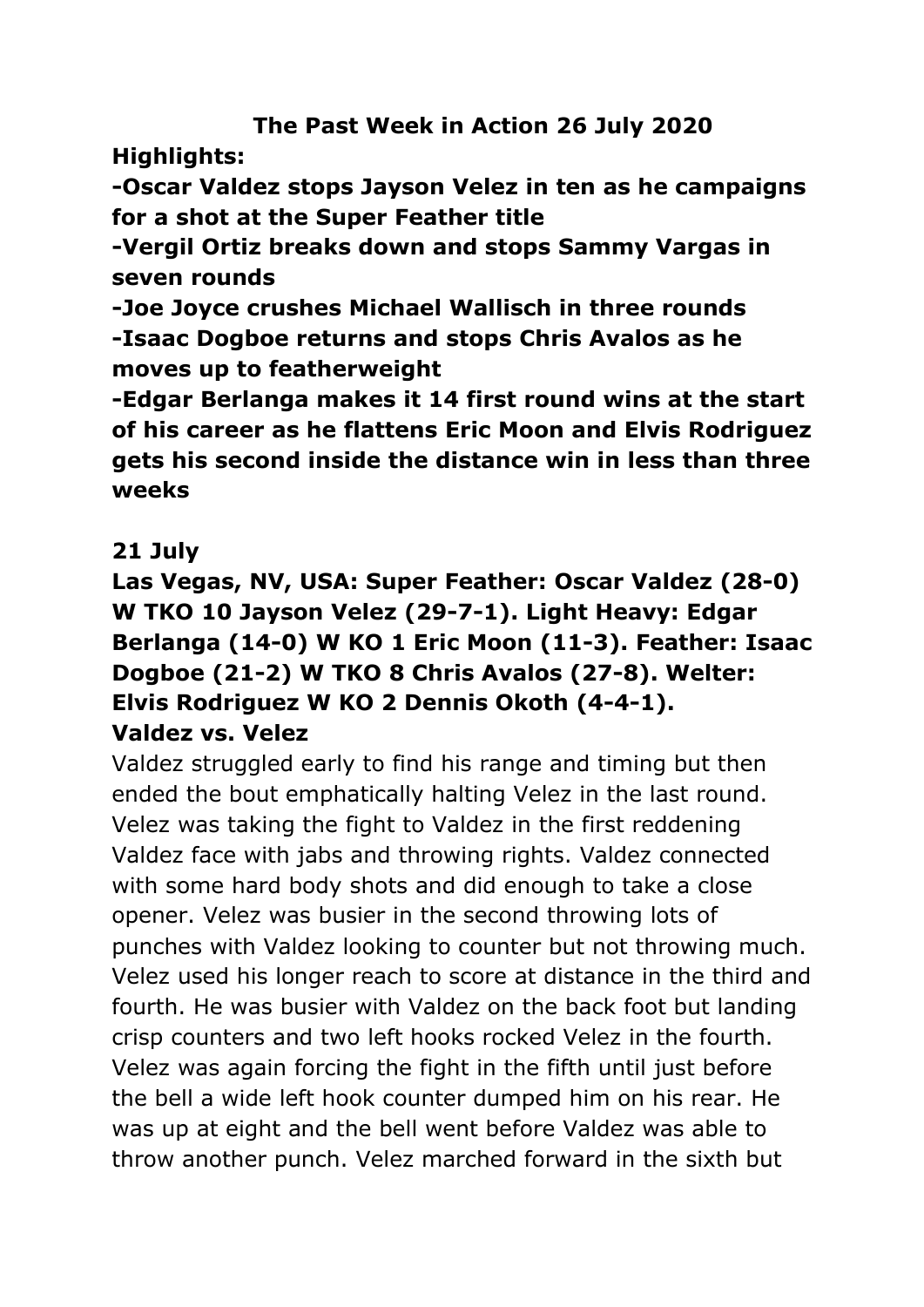there was very little power in his punches and Valdez was now catching him more often with counters and twice rocked Velez with lefts to the head. Velez fought back and pressured and outworked Valdez throughout the seventh and eighth. He was still being caught by counters but walked through them. Velez had been warned earlier for a low punch and when he landed another at the start of the ninth the referee deducted a point from him. Velez tried to claw back some ground but late in the round he was staggered badly by a left hook and Valdez connected with a series of head punches. Velez stormed forward throwing punches in the last but was raked with counters until an overhand right followed by a left hook put him on the canvas. He made it to his feet at eight but when a right to the head sent him tumbling into the ropes and down the fight was stopped. Second fight at super featherweight for 29-year-old Valdez after relinquishing his WBO super bantamweight title. He is now No 1 with the WBO and the WBC at super feather and will be aiming to become a two-division champion in 2011. Velez made Valdez work hard all the way but tired from the pace he had set himself and suffers his first loss by KO/TKO.

#### **Berlanga vs. Moon**

Berlanga against showcases his power as he destroys Moon inside the first round. Moon came out throwing punches but some stiff jabs from Berlanga put him on the back foot. Berlanga hunted Moon around the ring before trapping him on the ropes connecting with two body shots followed by two clubbing rights to the head. Moon dropped to his knees and as he tried to rise he tumbled to the canvas on his side and the referee immediately waived the fight off. Done and dusted in just 62 seconds. Fast? No only the sixth fastest finish for Berlanga who has won all of his 14 fights inside a round. He is ready for tougher tests but at 23 there is no need to rush. Moon was 4-1 in his previous 5 contests but Berlanga just punched too hard.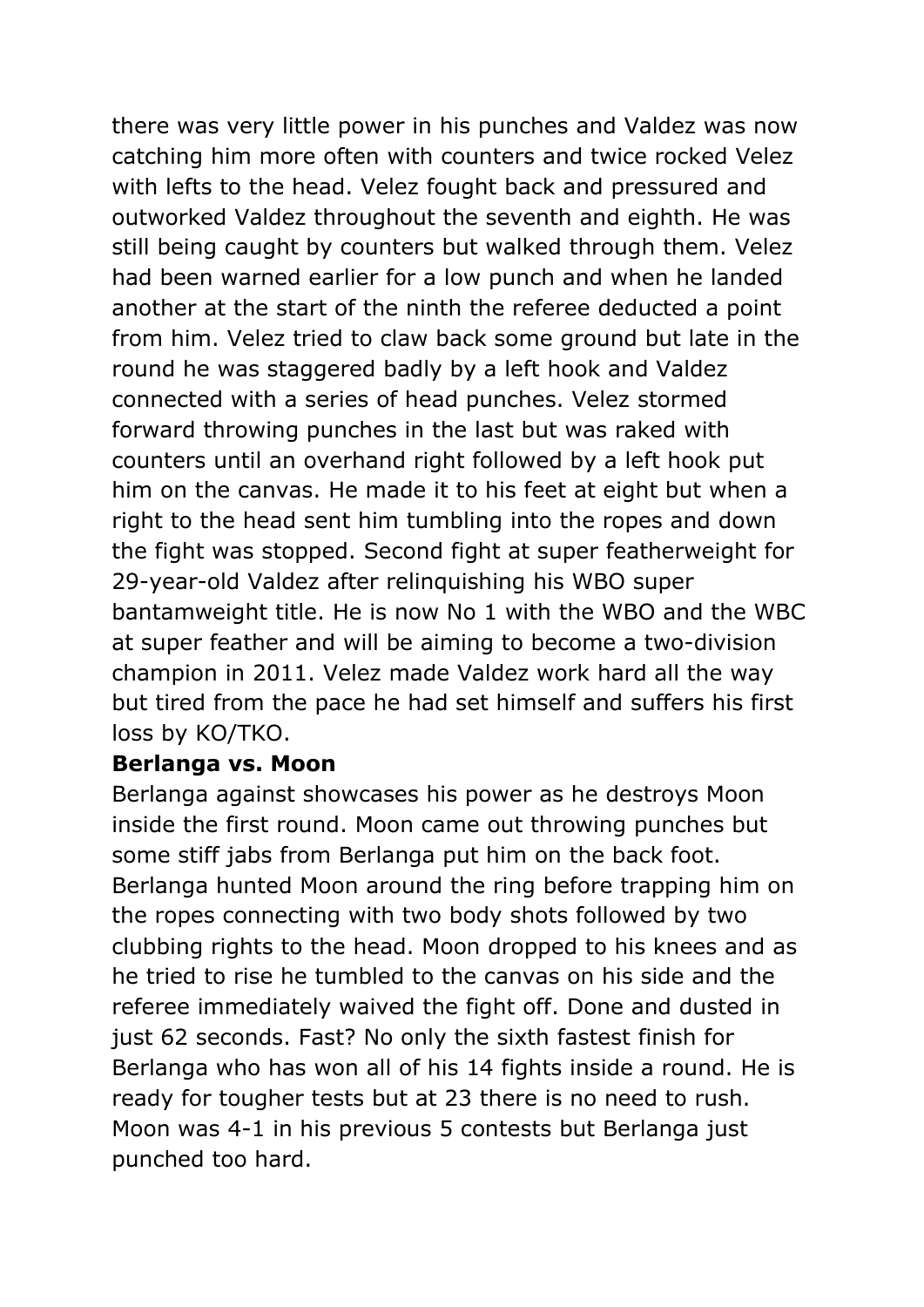#### **Dogboe vs. Avalos**

Dogboe gets his first win since suffering back-to-back losses to Emanuel Navarette as he finally subdues a tough Avalos in the last round. Despite not having fought for fourteen months Dogboe looked sharp from the start. He was slotting jabs through the guard of Avalos and digging in with some hurtful left hooks with Avalos constantly on the retreat. Avalos did better in the second round. He was standing and trading and scoring inside with hooks from both hands. Dogboe had success with overhand rights and left hooks but looked to have been rattled by a right before the bell. After some early exchanges in the third Dogboe took over with strong jabs and left hooks to the body in a fast-paced contest. Dogboe dominated the fourth with a sustained body attack. When he shifted to the head he twice stung Avalos with overhand rights. Avalos looked to be wilting under the jabs and body shots from Dogboe in the fifth but a low punch from Dogboe saw the referee deducted a point from the Ghanaian. Dogboe continued to hunt Avalos down in the sixth with Avalos tiring and getting caught with jabs and quick rights. Avalos was livelier in the seventh. He was throwing hooks from both hands and then smothering Dogboe's work on the inside. Dogboe launched a savage attack in the last round rocking Avalos with lefts and rights to the head. There was no escape for Avalos and after hurting Avalos with a left hook to the head a thunderous headsnapping right to the head was enough for the referee to step in and save Avalos. The 25-year-old "Royal Storm" is small for a featherweight at 5'4" but he has the backing from Top Rank and good credentials so can be guided to a title shot in 2021 but it remains to be seen if he can make it at featherweight. Former IBF and WBA title challenger Avalos was having only his second contest in three years. He has been in too many hard fights and is unlikely to be able to work his way to a third title chance.

#### **Rodriguez vs. Okoth**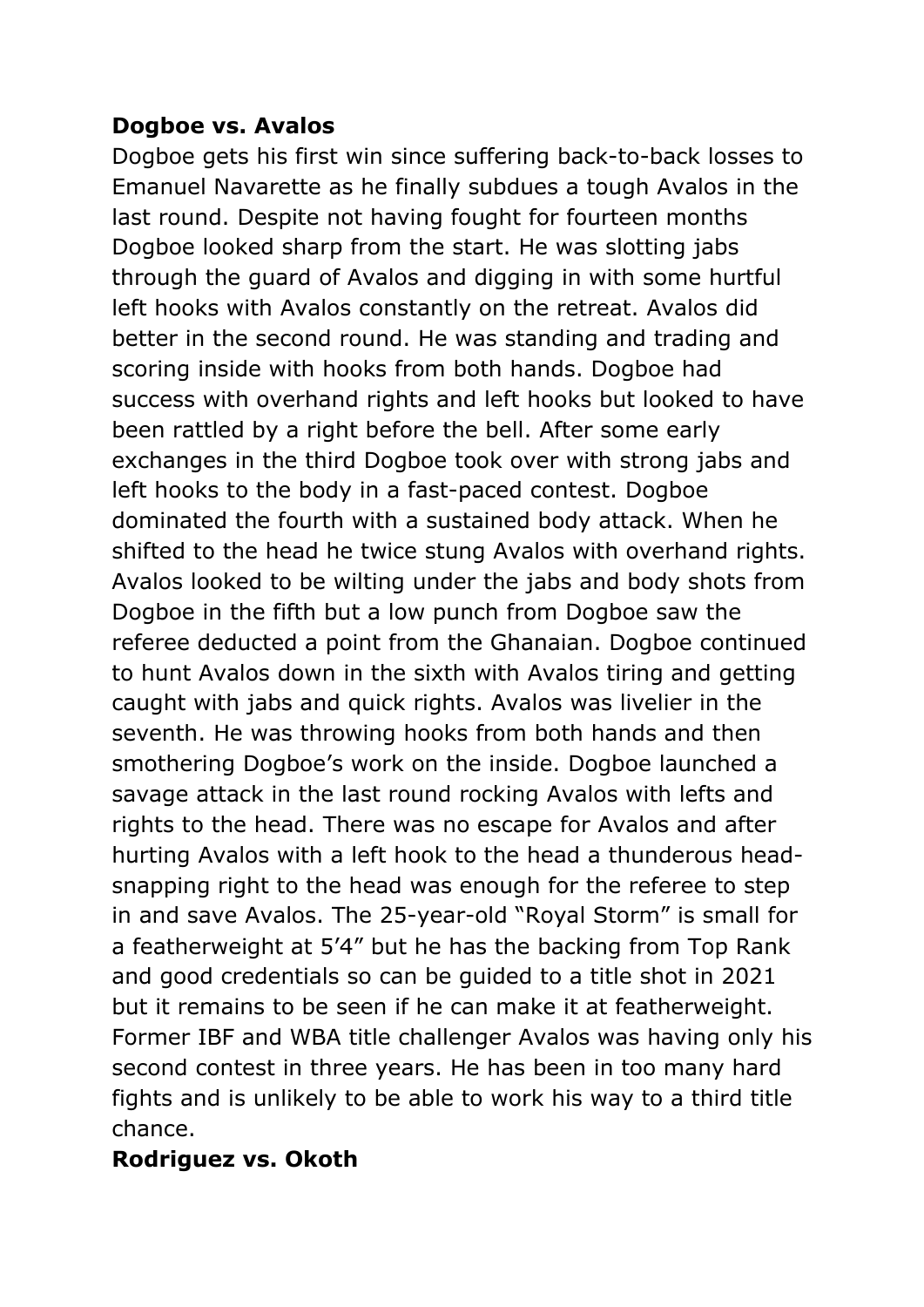Rodriguez racks up his second inside the distance win in the last three weeks. Neither fighter committed themselves to little more than tentative jabs until late in the opening round when Rodriguez landed with a strong southpaw right hook to the body. Rodriguez tracked Okoth around the ring in the second before connecting with a powerful straight left that dropped Okoth on his back. The referee did not bother with a count and it was some time before Okoth was able to get up. The tall, 24 year-old, Dominican southpaw has won inside the distance eight times with the draw being a technical one. He looks special. Second loss by KO/TKO for Okoth who represented Kenya at both the World Championships and the Commonwealth Games.

## **22 July**

## **Tokyo, Japan: Super Fly: Kenta Nakagawa (19-3-1) W TEC DEC 9 Yuta Matsuo (15-5-2)**

Southpaw Nakagawa makes a successful first defence of the national title in his second reign as champion. The secret for Nakagawa was to box at distance and keep the aggressive Matsuo out. The contrasting styles made for an interesting fight with Nakazawa scoring with straight lefts and Matsuo with hooks on the inside. After five rounds two judges had it close at 48-47 for Nakagawa with the third seeing Nakagawa in front 49-46. Matsuo tried to force the pace over the second half of the fight but the quicker hands and greater accuracy of Nakagawa saw him increase his lead. He looked to be on his way to a points victory when a clash of heads in the ninth saw both fighters cut-Nakagawa over his left eye and Matsuo on his forehead. With both fighters shedding blood the fight was stopped and went to the judges cards with Nakagawa winning on scores of 88-84 twice and 88-83. Nakagawa, 34, turned pro in 2004 but was inactive between 2005 and 2011. He returned to action to eventually win the national title in 2016 only to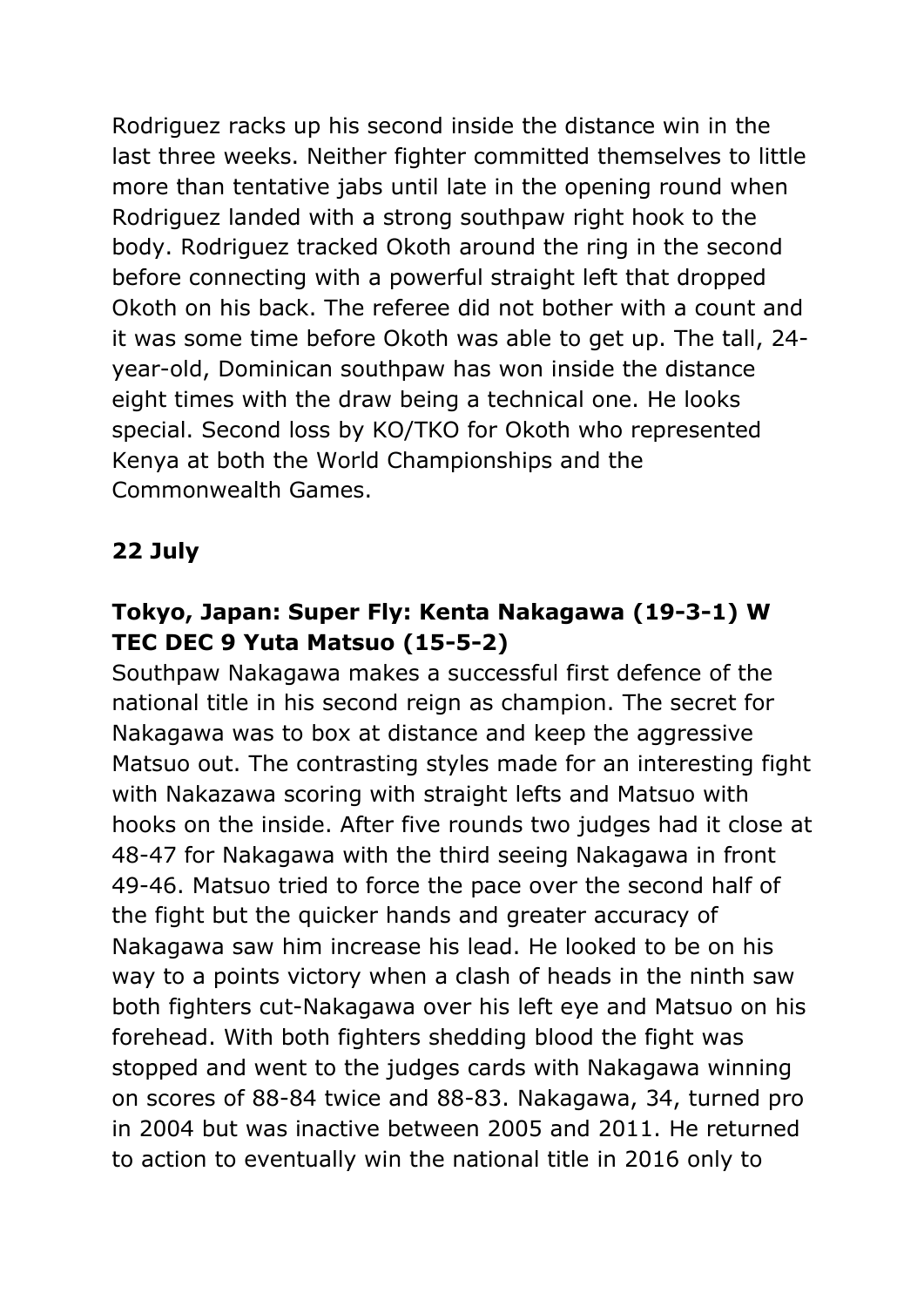lose it in 2017 before regaining it again in 2019. Matsuo, 30, was having his second shot at this title.

# **23 July**

## **Minsk, Belarus: Light: Isa Chaniev (14-3) W PTS 10 Vladyslav Melnyk (11-2). Super Middle: Sergei Gorokhov (10-2-2) W PTS 10 Levan Shonia (15-19). Super light: Gaibatulla Gadzhialiev (7-2-1) W TKO 8 Artem Ayvazidi (12-19-1).**

### **Chaniev vs. Melnyk**

Chaniev builds an early lead then holds off a strong finish from Melnyk. Chaniev took control circling Melnyk scoring with jabs and overhand rights and then darting in with a cluster of punches. Melnyk was just not quick enough in countering and his timing was off. Chaniev swept the first four rounds before Melnyk began to score well with hooks in the fifth and did enough to edge the sixth. Chaniev rebounded and used his strength to collect the seventh and eighth. Melnyk battled back and outscored Chaniev over the last two rounds but it was not enough to swing the fight his way. Scores 99-92, 98-93 and 98-94 for Chaniev. A much needed win for the 27-year-old Russian after a loss to Richard Commey for the vacant IBF title and to Pavel Malikov. Ukrainian Melnyk, 21, showed promise and was coming off an impressive win over unbeaten German Edgar Walth.

#### **Gorokhov vs. Shonia**

Gorokhov held off an aggressive Shonia in the first round and then used his better skills to pick up the points. A strong but crude Shonia remained competitive and Gorokhov struggled to keep him out although he rocked Shonia a couple of times in the sixth. Shonia just kept motoring forward scoring with clubbing shots inside but Gorokhov was able to pound Shonia with jabs and counters as he boxed his way to victory. Scores 97-93 twice and 96-94 for Gorokhov. Russian Gorokhov fought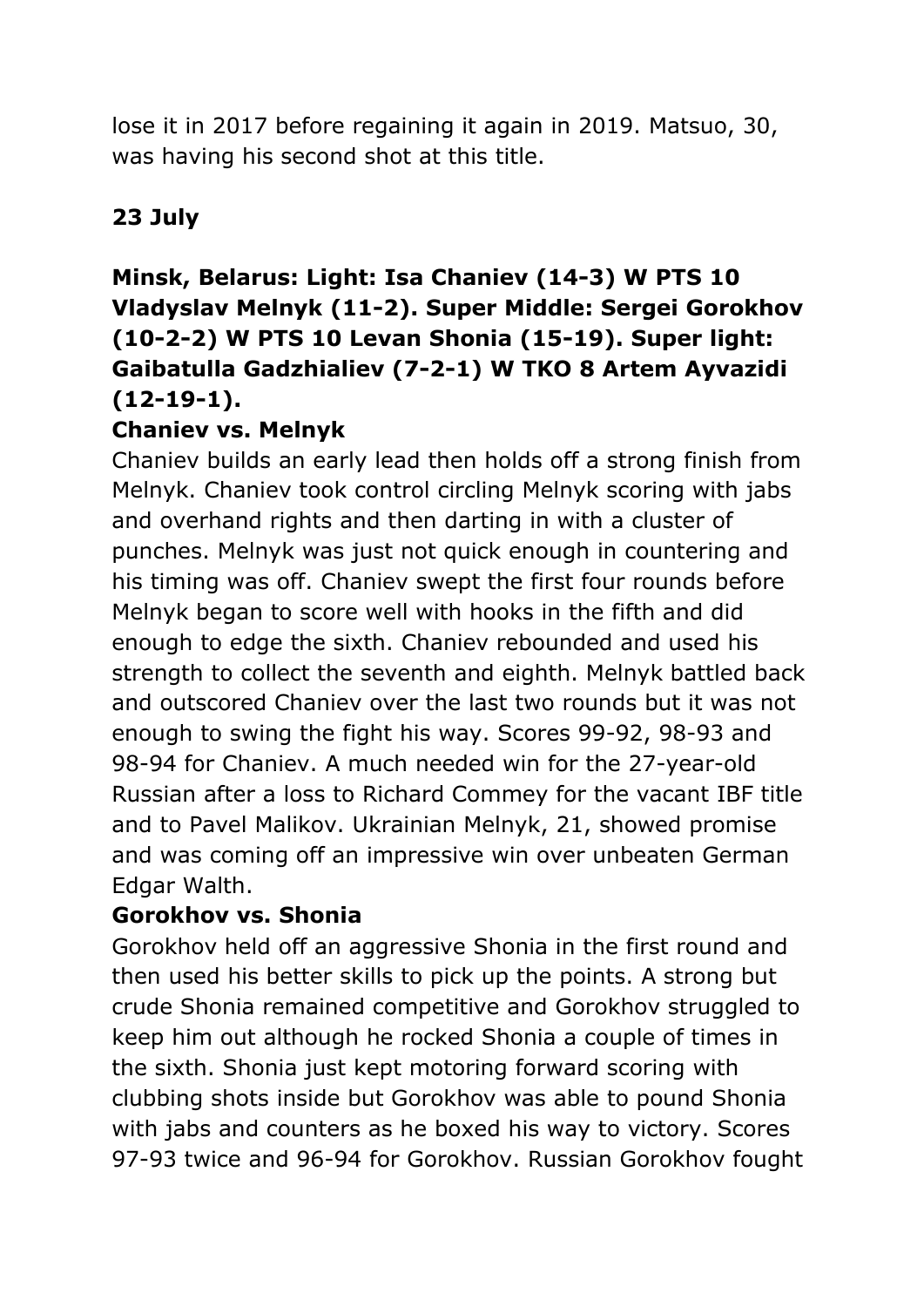two draws with modest opposition in 2020. Eight losses in a row for Shonia who has never been beaten inside the distance.

### **Gadzhialiev vs. Ayvazidi**

Gadzhialiev gets a late stoppage victory over Ayvazidi. Gadzhialiev worked his way inside using good upper body movement and battered at Ayvazidi's body over the early rounds. Ayvazidi showed some nice skills but he lacked the power to get Gadzhialiev's respect. Gadzhialiev kept changing angles and connecting with some strong hooks and uppercuts mixing his punches cleverly to head and body. Gadzhialiev strayed low in the fourth and lost a point but a left to the ribs put Ayvazidi down in the fifth and after the eight count a right to the body floored him for the second time but he fought back to make it to the bell. Ayvazidi put in a brave effort in the sixth taking the fight to Gadzhialiev but was being caught with rights to the head and left hooks to the body. In the seventh a tiring Ayvazidi was badly hurt by a punch that landed on his waistline and stepped back in pain Gadzhialiev then landed a right that landed on the left thigh of Ayvazidi. He went down and the referee stopped the fight. Although Russian-born the 29-yearold Gadzhialiev fought for Azerbaijan as an Elite class amateur competing at the 2012 Olympics, getting a bronze medal at the World Championships and putting together an impressive 11-3 record in the WSB but he has disappointed as a pro. Sixth loss in a row for Ukrainian Ayvazidi

# **24 July**

**Indio, California: Welter Vergil Ortiz (16-0) W TKO 7 Sammy Vargas (31-6-2). Middle: Shane Mosley Jr (16-3) W PTS 8 Jeremy Ramos (11-9). Super Bantam: Hector Valdez (13-0) W PTS 8 Josue Morales (11-12-4) Ortiz vs. Vargas**

Ortiz breaks down and batters a courageous Vargas to defeat in seven rounds. Impressive start from Ortiz. His jab had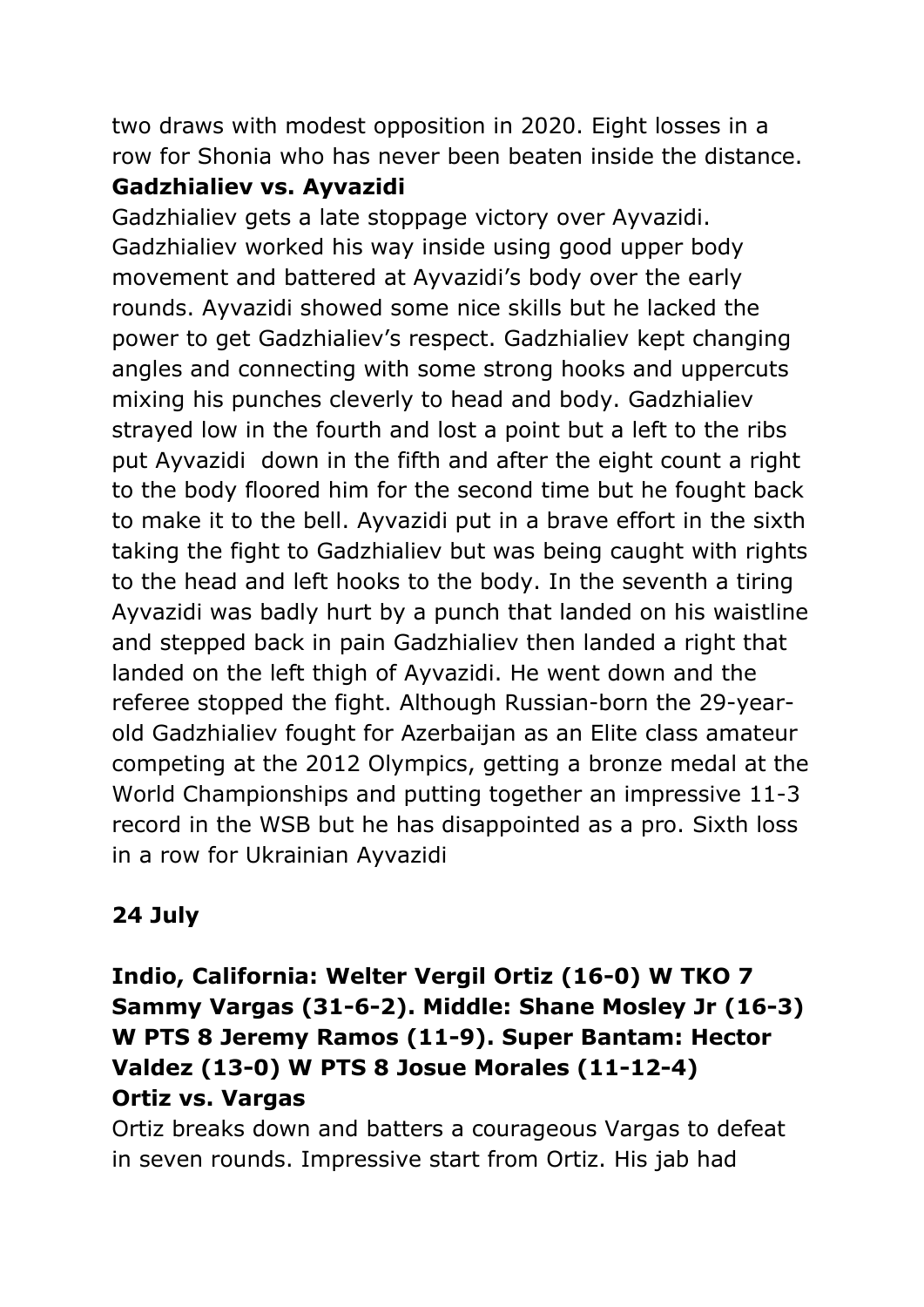reddened the face of Vargas in the first thirty seconds and he continued to pierce the guard of Vargas before connecting with some flashy hurtful combinations later in the round. A good second round from Vargas as he bobbed and weaved under Oritz's jab and worked inside with hooks and uppercuts. Ortiz just could not find the target with his jab and was on the back foot throughout the round. Ortiz was more accurate with his jab in the third and connected with some vicious hooks. Over the last minute of the round Vargas was again boring in and denying Ortiz punching room. The pace slowed over the first two minutes of the fourth but then Ortiz exploded into action. He rocked Vargas with a left hook and then bombarded him with punches driving Vargas across the ring to the ropes and pinned him there under pressure to the bell. Ortiz took the fifth round off. He was content to smothering Vargas work inside but rarely threw a right, worked only with his jab and allowed Vargas to get in close. Ortiz upped his pace in the sixth. He was using a stiff jab to keep Vargas on the back foot and landing overhand rights. Ortiz launched a furious attack in the seventh. He connected with a series of head punches until Vargas lunged forward and down bringing Ortiz down with him with both ending on the canvas. When they were up Ortiz continued to batter Vargas around the ring until the referee jumped in to save Vargas. Ortiz retains the WBA Gold belt with his sixteenth inside the distance victory. The 22-year-old from Dallas looked a little flat at times but he finished with a real power showing. The WBA Gold title is a dead end. He could be rated No 1 and be the mandatory challenger to Manny Pacquiao but as he sits outside the ratings he can't be the mandatory challenger unless he relinquishes the Gold belt. He is developing into a real threat but is not yet ready for IBF/WBC champion Errol Spence or WBC champion Terence Crawford but will be by late 2021. Canadian-based Colombian Vargas posed some problems for Ortiz early but did not have the punch to match Ortiz and suffers his third inside the distance defeat with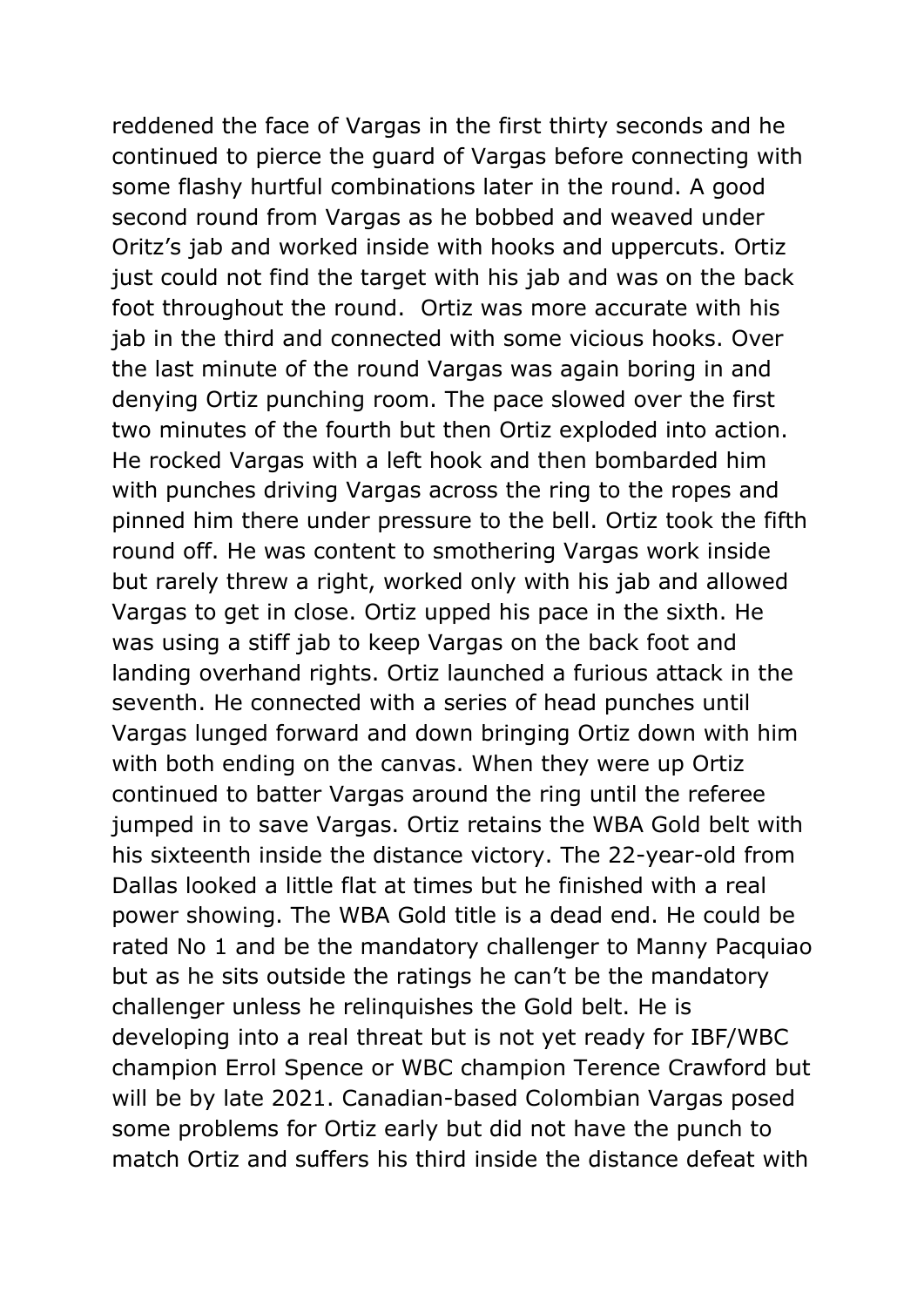Errol Spence and Danny Garcia the other fighters to have stopped him.

### **Mosley vs. Ramos**

Mosley outboxes Ramos to take a comfortable unanimous decision. The 6'1" tall Mosley made good use of his height and longer reach to outwork Ramos and he swept the first three rounds although Ramos worked hard to get inside and keep the fight close. Mosley went off the boil in the middle rounds but was still doing most of the scoring. He picked up the pace again in the sixth and closed strongly against a tiring Ramos to take the decision. Scores 80-72 twice and 79-73 for Mosley. He has won 6 of his last 7 fights with the loss coming against Brandon Adams in the final of the 2018 Contender series but at 29 he is going no further. Puerto Rican Ramos falls to 2-8 in his last 10 outings.

### **Valdez vs. Morales**

Valdez easily outpoints Morales to make it a double for Dallas. The Texan was able to keep the light punching Morales on the defensive in every round. He was quicker than southpaw Morales forcing the fight all of the way. Morales showed a nice jab and some quick movement but was in survival mode for much of the fight. Valdez tried hard to finish it inside the distance but never really had Morales in any serious trouble and had to settle for winning by decision. Scores 80-72 twice and 79-73 for Valdez but it was difficult to see which round Morales did enough for one judge to award him it. Valdez was coming off a third round kayo of former IBF light fly title challenger Luis Alberto Rios. Morales keeps his record clear of any inside the distance losses.

**Castro Urdiales, Spain: Welter: Jon Miguez (12-0) W PTS 10 Zoltan Szabo (27-24).** Miguez floors late substitute Szabo twice on the way to a unanimous points victory in the first post-virus show in Spain. Szabo made an aggressive start against the clever boxing of Miguez and did enough to make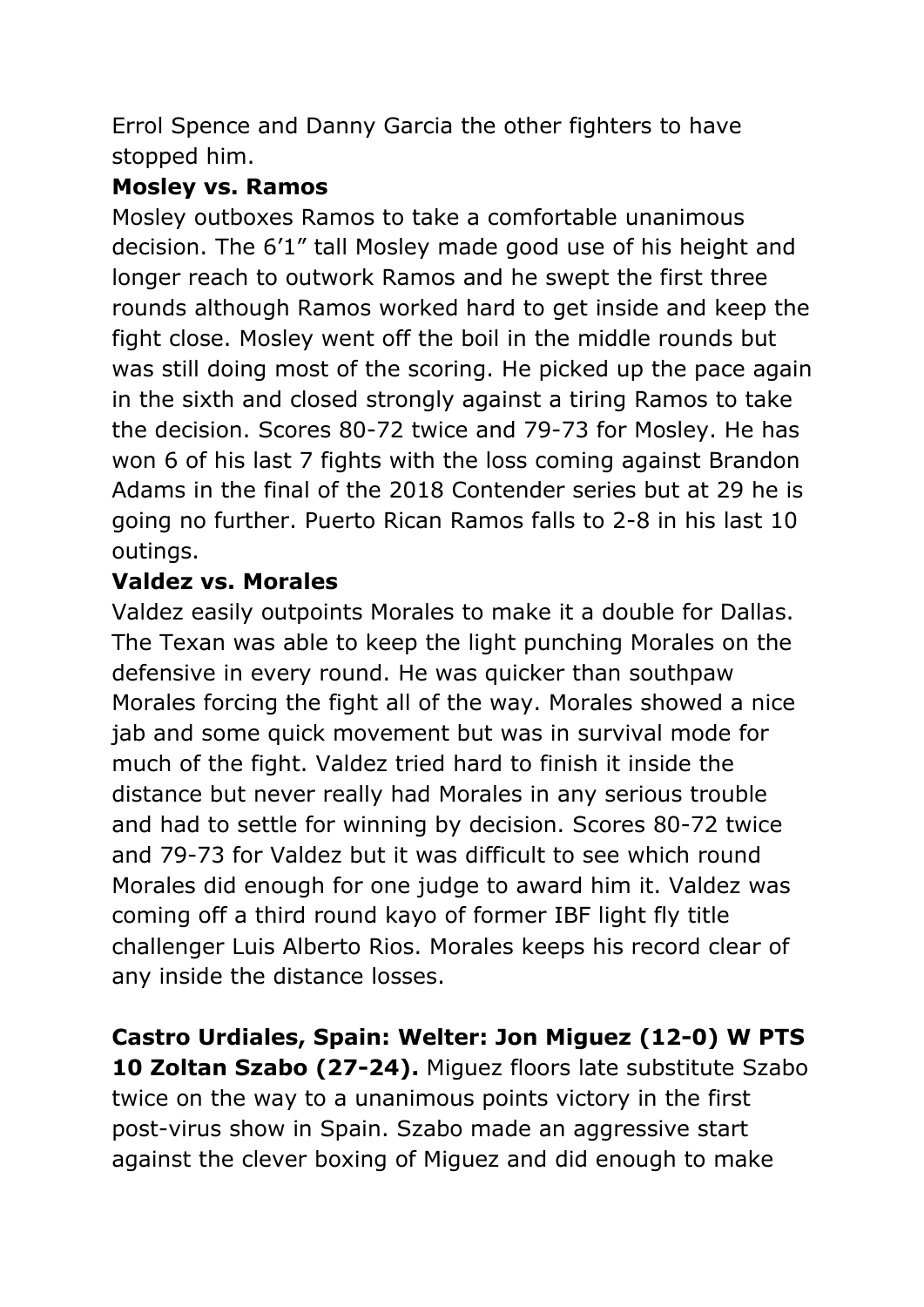the fight even after four rounds. Miguez changed that by flooring Szabo heavily with a left to the head in the fifth. From there Miguez was the boss and he sealed the win by dropping Szabo with a body punch in the eighth. Szabo had fought hard but he was exhausted but survived as Miguez tried to end the fight early. Good performance for the 23-year-old "Goodboy" in a useful learning fight. Szabo was a substitute for a substitute. He came in at just one week's notice and gave Miguez some needed work.

### **25 July**

## **London, England: Heavy: Joe Joyce (11-0 W TKO 3 Michael Wallisch (20-4).Super Bantam: Chris Bourke (8- 0) W PTS 10 Ramez Mahmood (11-1).Middle: Denzel Bentley (13-0) W RTD 6 Mick Hall (15-3). Joyce vs. Wallisch**

Joyce batters Wallisch to defeat inside three rounds. Wallisch tried to stand and trade with Joyce in the opener but was quickly forced onto the back foot as Joyce rammed home jabs. Wallisch landed three consecutive rights to the head but Joyce just shrugged them off and clubbed Wallisch with punches to head and body. Joyce continued to rumble forward in the second. Wallisch was able to find the target with head punches but they just bounced off Joyce who kept bludgeoning Wallisch with shots to head and body until Wallisch dropped to one knee and then sat on the bottom rope. He made it to his feet and Joyce was unable to land any more heavy punches before the bell. A series of thumps from Joyce saw Wallisch drop to a knee at the start of the third. Wallisch got up at eight but some more heavy shots from Joyce made Wallisch fall to his knees and the referee stopped the fight. When Wallisch's best punches just bounced off Joyce the fight was virtually over. Joyce is just so powerful that he steamrollers opponents and so far no one has been able to stand up to Joyce's power. Daniel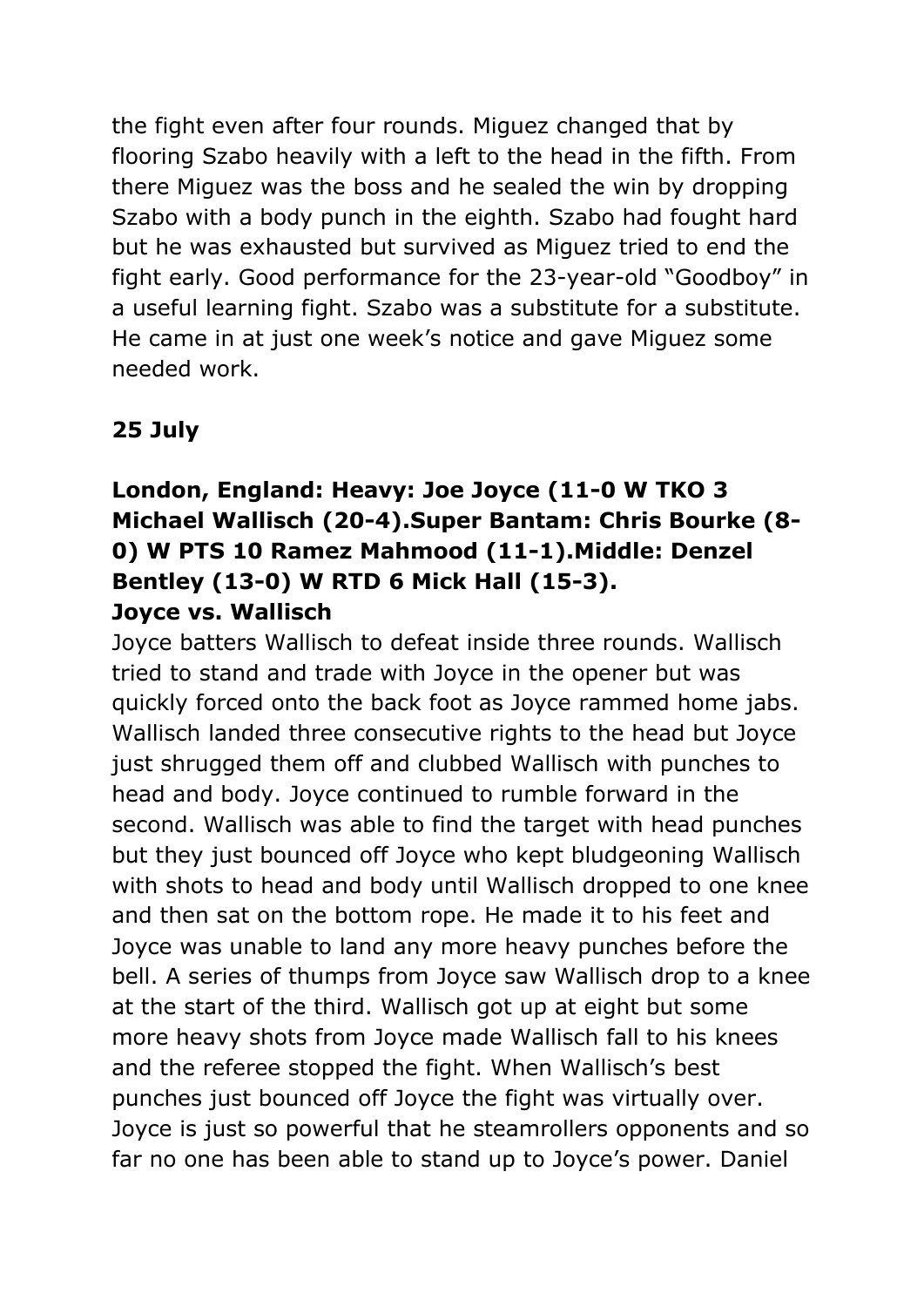Dubois will have been cheered to see how easily the slow Wallisch was able to land rights to the head of Joyce but it remains to be seen whether he can move the mountain. All four of Wallisch's losses have come inside the distance and he is a very ordinary fighter with a cleverly padded record.

### **Bourke vs. Mahmood**

This was a fast-paced close fight between two quick good technical boxers. Bourke staggered Mahmood with a left in the second and attacked hard but Mahmood recovered quickly and forced the fight in the fourth. It continued to be a close fight with neither fighter able to take charge and it was an interesting rather than exciting contest. In the end it was the quality of the counter lefts and body punching from southpaw Bourke which gave him an edge over the jab and higher work rate of Mahmood. Bourke looked to have a built a winning lead and despite a late effort from Mahmood he looked a good winner. Referee's score 96-94 for Bourke. An international level amateur Bourke, 25, collects the vacant BBB of C Southern Area belt. Mahmood, 26, was moving down after winning the BBB of C Southern Area feather title last year and will bounce back.

### **Bentley vs. Hall**

Bentley gets the win as hall is pulled out by his corner due to a swelling around his right eye. Bentley uses a hands-down loose limbed style shooting punches from various angles but also scoring with a fast jab. Hall continually changed direction to throw Bentley off and did some good work with his own jab. Bentley switched to southpaw in the third. Hall found it hard to adjust to that and Bentley was able to connect with a series of left hooks. Both fighters switched guards a couple of times in the fourth. Hall had success with some rights but the eyecatching word was coming in the flashy hooking from Bentley. Hall marched forward in the fifth. Bentley was catching him with quick hooks but Hall kept pressing. He was getting through but there was a swelling around his left eye and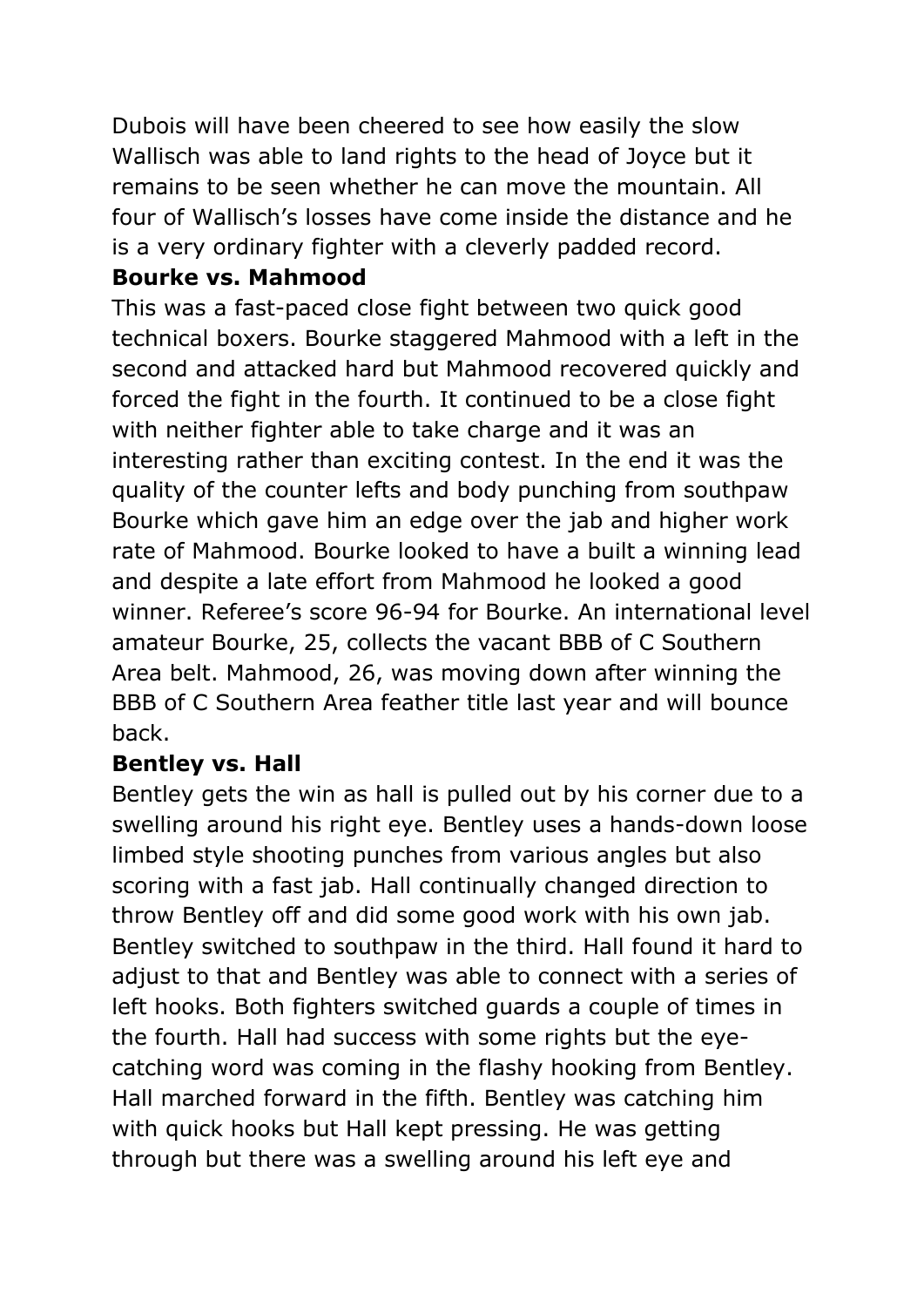Bentley was catching him with punches from a variety of angles. Hall took heavy punishment in the sixth and now there was a serious swelling under his right eye. He battled hard to the bell and then his corner wisely pulled him out of the fight. The 25-year-old Bentley had only 17 amateur fights but already shows class and has won eleven contests by KO/TKO. Hall's other two losses came against jack Arnfield and this is only his second fight in three years and he put in a very competitive showing here.

**Kobe, Japan: Light Fly: Kenichi Horikawa (41-16-1) W TKO 10 Daiki Tomita (14-2).** Horikawa shows that age is just a number as he stops Tomita to win the vacant OPBF title at the age of forty. Horikawa outboxed Tomita who lacked the experience to turn the fight his way. Horikawa worked well with his jab and pierced Tomita's guard with straight rights and then used good footwork to avoid Tomita's lunging attacks. After eight rounds Horikawa was up on two cards 78-74 and 80-72 on the third. If Tomita was hoping Horikawa would fade he was disappointed. In the tenth Horikawa forced Tomita to the ropes and bombarded him with punches with the referee stopping the fight as Tomita dropped to the canvas. Horikawa the oldest pro in Japanese rings had previously lost in a fight for the OPBF minimum title and was 3-6 in Japanese title fights . Tomita, 22, like Horikawa, had also failed in a shot at the OPBF minimum belt but had won the WBO Asia Pacific title in September.

### **Michoacan de Ocampo, Mexico: Welter: Alejandro Davila (21-1-2) W PTS 10 Lupe Rosales (36-26). Super Welter: Carlos Molina (33-11-2) W PTS 10 Abraham Juarez (16- 6).**

#### **Davila vs. Rosales**

Davila halts experienced veteran Rosales in nine rounds to win the vacant WBC Fecombox title. Davila rebuilding after having a 21-bout unbeaten record ruined by a tenth round stoppage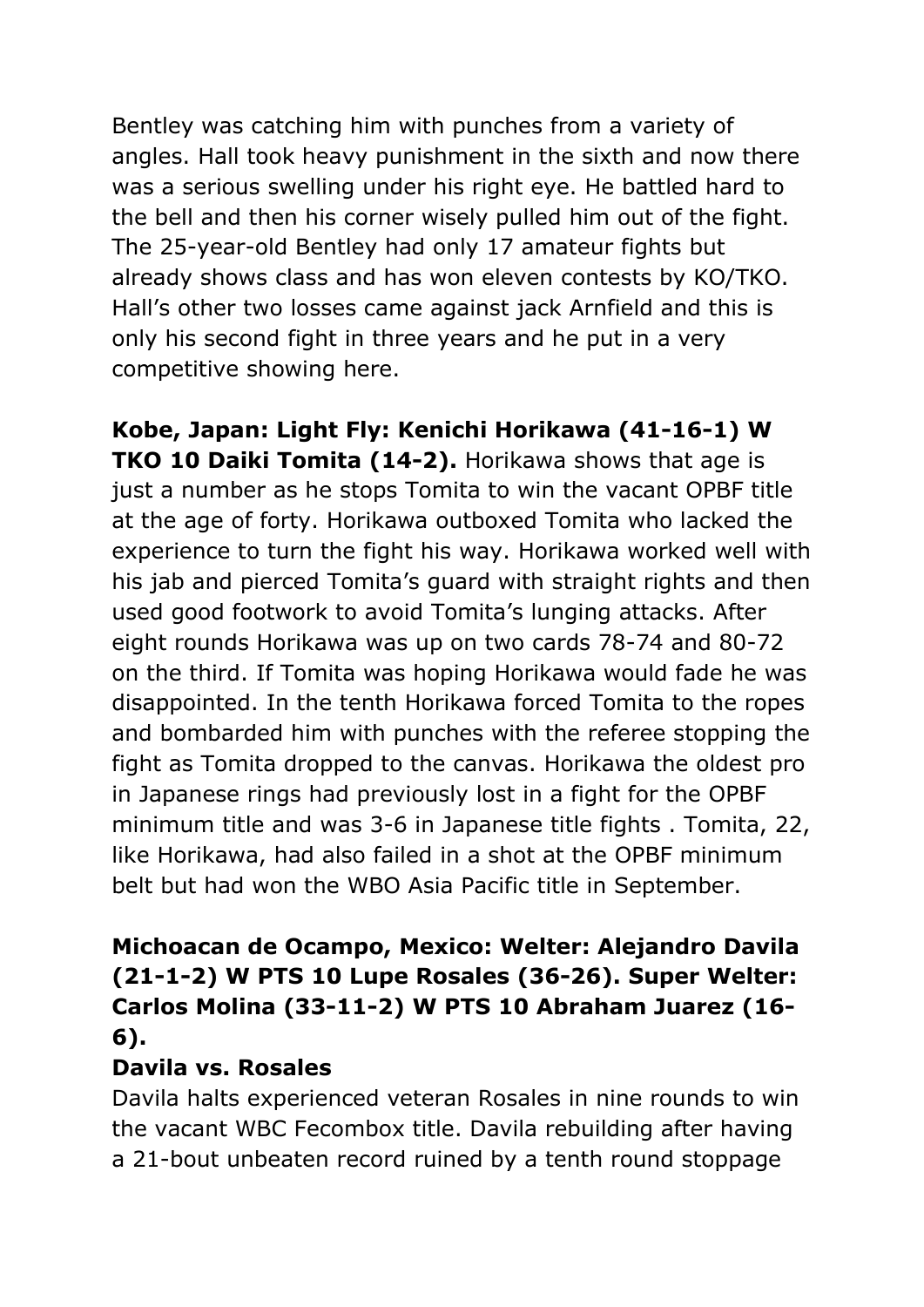loss against Mikael Zewski in Canada in November. Rosales, 38, was considered a prospect when he went 25-1 at the start of his career but that was a long time ago.

### **Molina vs. Juarez**

It is also quite a time since 37-year-old Molina was IBF super welterweight champion but he is sticking to East-West home is best. After a string of losses on his travels he gets his fourth win in Mexico over ordinary level opponents with a stoppage of inexperienced Juarez. No happy homecoming for Juarez who has lost fights in Canada, Italy, France and Germany

**Augustow, Poland: Light Heavy: Pawel Stepien (14-0-1) W PTS 10Marek Matyja (17-2-2).** In a return contest for the vacant national title Stepien outboxes Matyja and looks a clear winner but has to settle for a split decision. Stepien made a cautious start jabbing to keep Matyja out and scoring with straight rights. Matyja attacked strongly in the third getting inside and occasionally trapping Stepien on the ropes. The accuracy of Stepien's jabs and counters began to have an effect and Matyja was struggling to close the distance. He put in a big effort in the last but was always second best and Stepien stayed cool and worked his way to victory. Scores 97- 93 twice for Stepien with the third judge to everyone's amazement turning in a 98-93 card for Matyja. Stepien remains unbeaten but for a guy with five first round victories he was expected to show a bit more aggression. Matyja had drawn in two previous attempts at the national title

## **Bang Phun, Thailand: Bantam: Nawaphon (49-1-1) W KO 4 Suradech Ruhasirj (6-2)**

### 9A

WBC No 2 Nawaphon halts novice Ruhasirj in four rounds. Nawaphon chose to just walk through Ruhasirj but the fellow-Thai showed a fast accurate jab and constantly connected with rights to Nawaphon's head. However Nawaphon marched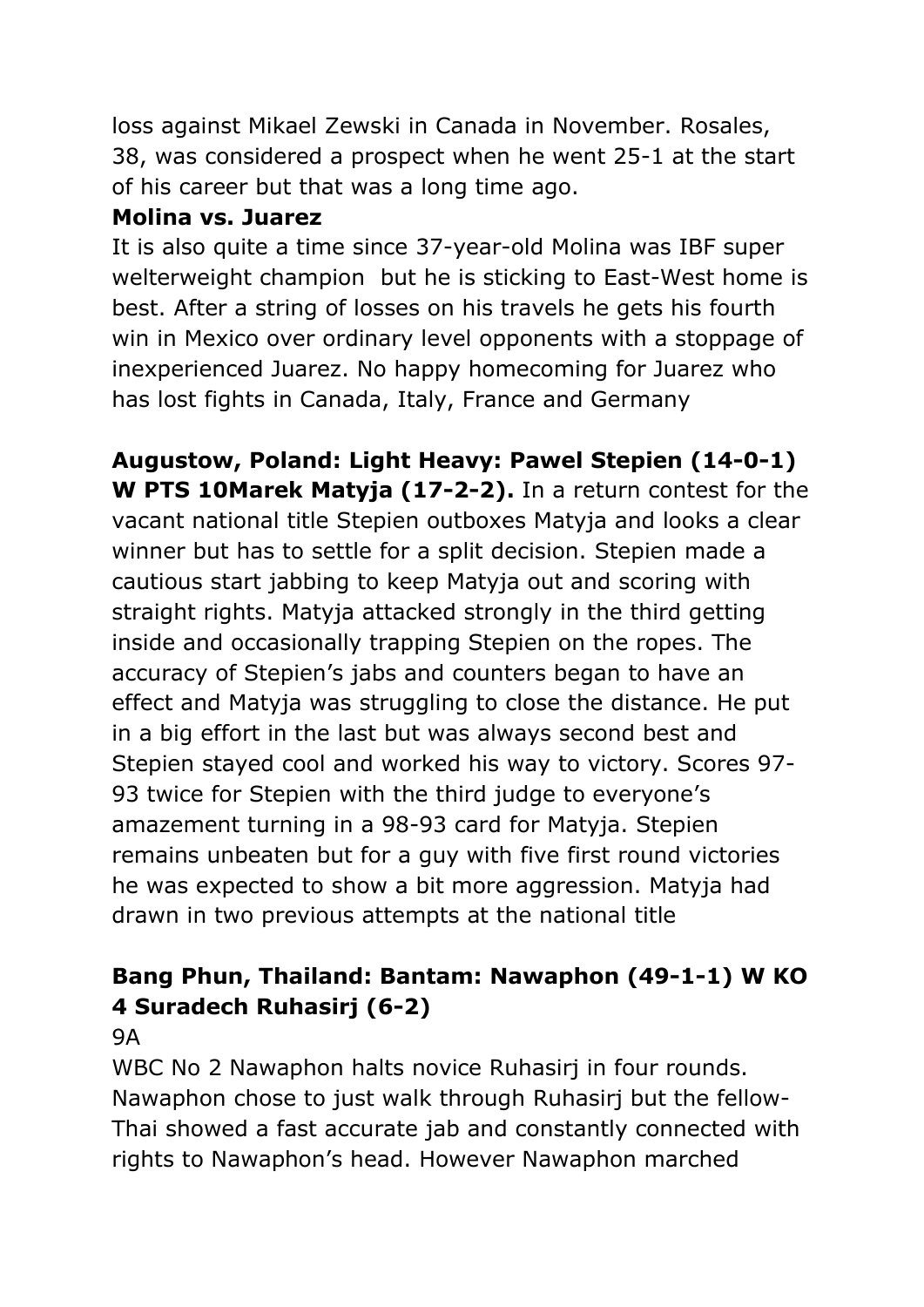forward landing vicious punches to head and body. In the fourth Nawaphon sent Ruhasirj reeling into the ropes. As Ruhasirj ducked a left he turned his head into a booming right that sent him face down on the canvas and the fight was over. Nawaphon lost on a third round stoppage against Juan Hernandez in a challenge for the WBC flyweight title in 2017. He has scored 13 wins since then but all against unthreatening opposition and I can't see him giving too much trouble to the winner of Nordine Oubaali vs. Nonito Donaire WBC title fight. Third loss in a row for Ruhasirj

# **26 July**

**Kariya, Japan: Light Fly: Masamichi Yabuki (11-3) W KO 1 Tsuyoshi Sato (10-2-1).** Yabuki wins the vacant Japanese title with first round kayo of Sato. Yabuki floored Sato early with a left hook. Sato beat the count but a right put him down again and he was counted out. All eleven of Yabuki's wins have come by way of KO/TKO. He now wants to challenge the new OPBF champion Kenichi Horikawa who won the ORBF title on Saturday. Sato had won his last nine fights but suffered his second inside the distance loss here.

**Fight of the week** (Significance): The win by Joe Joyce keeps him on track for a huge fight with Daniel Dubois with honourable mentions to the wins for Oscar Valdez and Vergil Ortiz which will also lead to some big fights **Fight of the week** (Entertainment): Nothing stood out **Fighter of the week**: Virgil Ortiz for the beating he handed out to a competitive Sammy Vargas

**Punch of the week**: The right from Nawaphon that flattened poor Ruhasirj was a thunderbolt.

**Upset of the week**: None. All of the favourites won **Prospect watch**: None I haven't already spotted